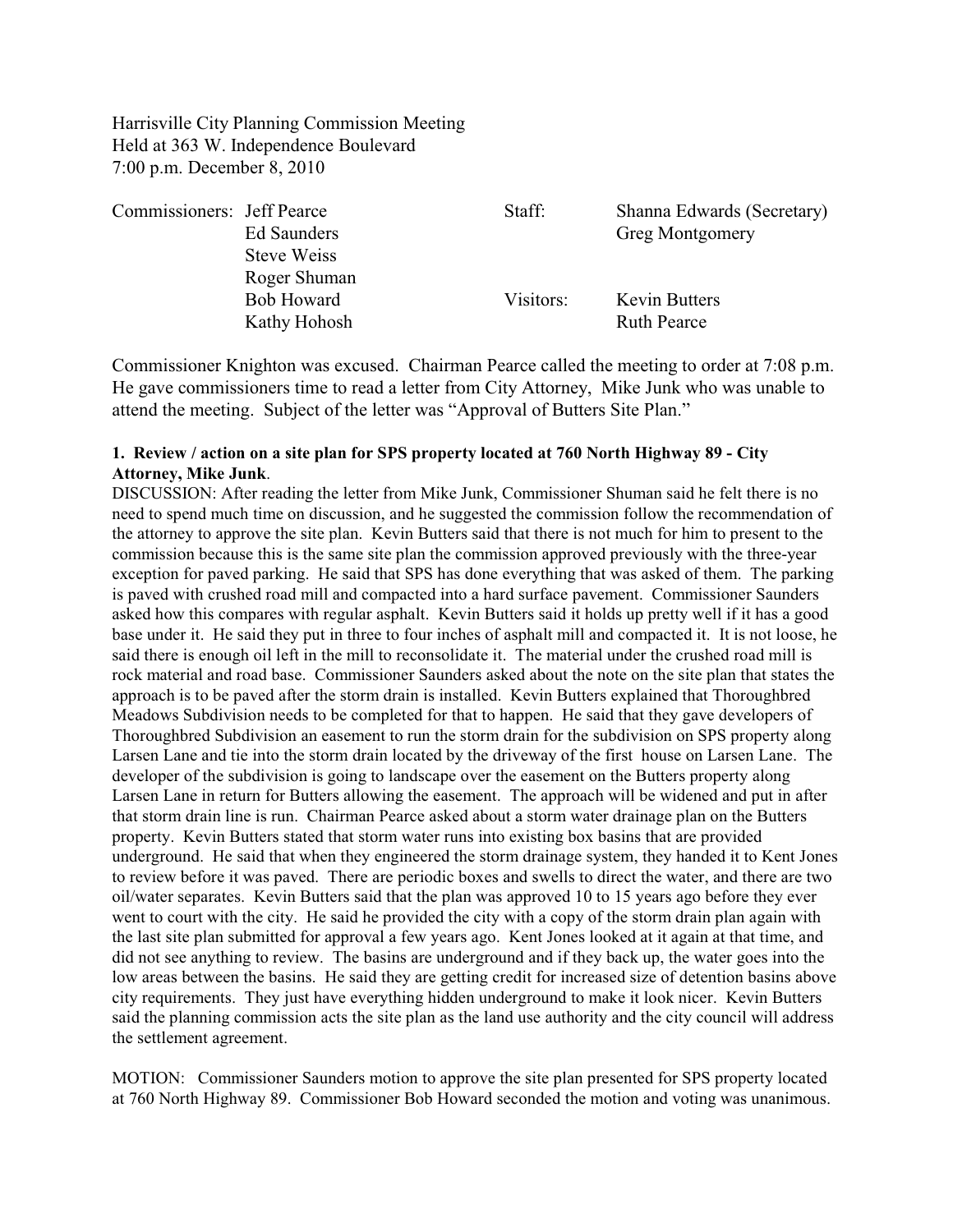Harrisville City Planning Commission Meeting - December 8, 2010 Page 2

**2. Review / set public hearing for proposed amendments to the sign ordinance - Greg Montgomery** Greg Montgomery went over the areas of the sign ordinance that were added or changed since the last review. He explained that the underlined material in the document does not represent all new additions. Because of something going on with his computer, everything got underlined. However, the strike outs are accurately marked for removal. The first three pages are new and include the definitions. He pointed out that page 4 contains information on how to calculate allowable sign size. Page 4 also includes prohibited signs including misleading signs that mimic emergency vehicles. Strobe lights were mentioned as distracting, and Greg said he could add something to cover strobe lights. Commissioners reviewed banner signs on page 7 including the option providing standards for "banner signs for business or religious land use." This would allow banner signs to remain permanent. Chairman Pearce said his opinion is that too many banner signs look tacky. Greg Montgomery pointed out that the present ordinance does not allow banner signs, so all of the ones presently displayed in the city are illegal under the present ordinance. With reference to page 7, paragraph 3, Steve Weiss asked if the city council will want to approve every banner sign for special occasions. Greg Montgomery said the present ordinance has that language for approval on banner signs. Commissioners agreed to change the approval process to exclude the city council. Commissioners liked the option provided in paragraph 5 on page 7 , "Banner Signs for Business or Religious Land Use," and they agreed to include it. They changed the maximum size limit from 30 square feet to 48 square feet. Steve Weiss mentioned new boards on the freeways that run eight to ten different ads on one sign. Greg Montgomery said those fall under electronic message display signs. Although wind signs are not allowed in the ordinance, Greg Montgomery included a definition for a "wind sign," and he pointed out that the definition includes that devices which depict things associated with a season or holiday are not considered a wind sign, such as a blow up Santa, etc. He pointed out that "speciality sign" is also defined. Pages 11 and 12 define what types of signs are permitted in the residential zones and the commercial and manufacturing zones. Blanketing was listed in the old ordinance, and Chairman Pearce said he found out that blanketing is when one business puts up a sign that covers another business's sign. Commissioners felt that what is already in this ordinance should control that from happening. Chairman Pearce handed out information regulating safety during the erection of signs which includes city non liability for negligence. Commissioners agreed it would be reasonable to add this information. Greg Montgomery said a serviceability clause needs to be included stating that if one part of this ordinance is considered illegal the whole ordinance is not disqualified. Chairman Pearce suggested something be added to prevent signs such as political signs from being attached to fences on public property such as detention basin fences. Greg will add the word "fences" to "sign on public property."

MOTION: Commissioner Hohosh motioned to set a public hearing and consider approval of the proposed amended sign ordinance for the next regularly scheduled planning commission meeting [January 12, 2011]. Commissioner Weiss seconded the motion and voting was unanimous.

## **4. Approval of Minutes of meeting held November 10, 2010.**

MOTION: Commissioner Howard motioned and Commissioner Hohosh seconded to approve minutes of the meeting held November 10, 2010, as written. Voting was unanimous.

## **5. Public Comments.**

*Greg Montgomery:* He asked for clarification on approval of the SPS site plan. He asked about the width of the landscape strip along Larsen Lane and if it meets city ordinances. Kevin Butters said there is no width specified; it was not required; it was not on the originally approved site plan. Kevin Butters said they just thought they would put some landscaping there temporarily as a good will gesture for the city. Greg Montgomery said that by ordinance [10.13.040] a landscape setback is required along street